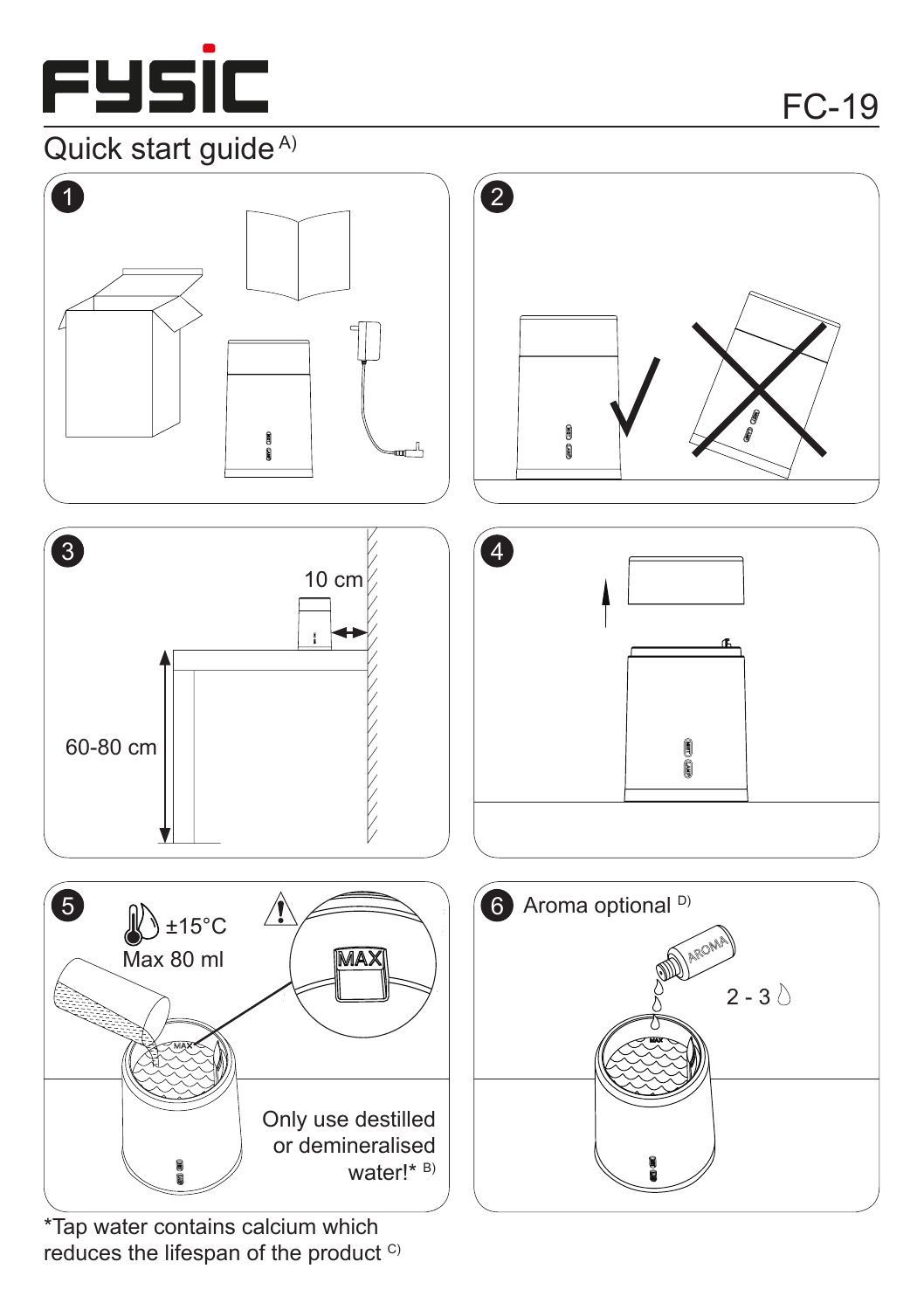

Maintenance<sup>L)</sup>

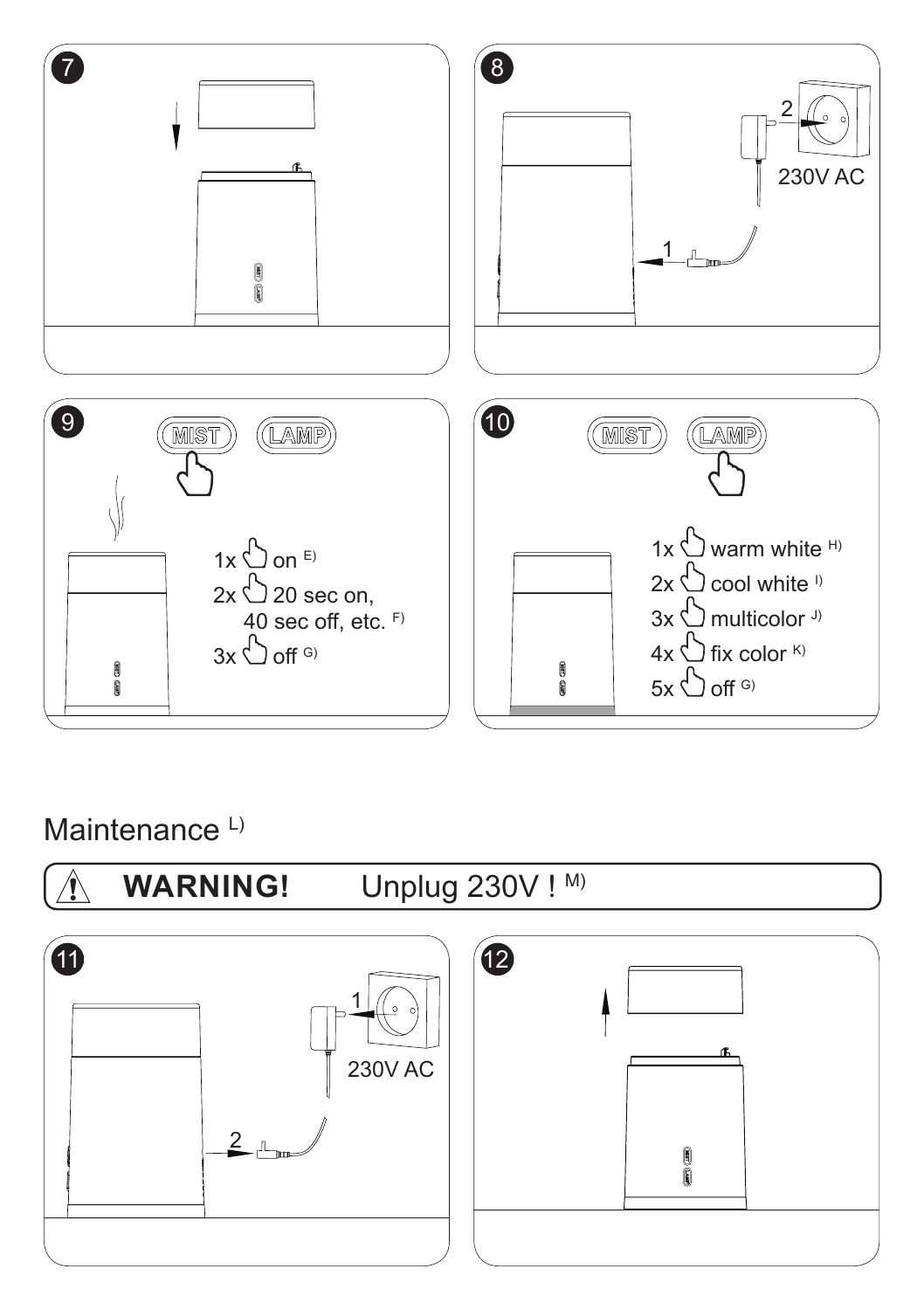

- <sup>A)</sup> Snel start gids NL
	- <sup>B)</sup> Gebruik alleen gedestilleerd of gedemineraliseerd water !
	- <sup>c)</sup> Kraanwater bevat kalk wat de levensduur van het product verkort.
	- <sup>D)</sup> Aroma optioneel
	- E) Aan
	- <sup>F)</sup> 20 sec aan, 40 sec uit, etc.
	- <sup>G)</sup> Uit
	- H) Warm wit
	- <sup><sub>1)</sup></sub> Koel wit</sup>
	- <sup>A)</sup> Guide de démarrage rapide
		- <sup>B)</sup> Utilisez uniquement de l'eau distillée ou déminéralisée !
		- <sup>c)</sup> L'eau du robinet contient du calcaire qui réduit la durée de vie du produit.
		- <sup>D)</sup> Arôme optionnel
		- <sup>E)</sup> Marche
		- <sup>F)</sup> 20 sec marche, 40 sec arrêt, etc.
		- <sup>G)</sup> Arrêt
		- <sup>H)</sup> Blanc chaud
		- <sup>1)</sup> Blanc froid
- $[DE]$

FR

- <sup>A)</sup> Kurzanleitung
- <sup>B)</sup> Verwenden Sie nur destilliertes oder entmineralisiertes Wasser!
- <sup>c)</sup> Leitungswasser enthält Kalk, der die Lebensdauer des Produkts reduziert.
- <sup>D)</sup> Duft optional
- <sup>E)</sup> Ein
- F) 20 Sek. ein, 40 Sek. aus, etc.
- <sup>G)</sup> Aus
- <sup>H)</sup> Warmweiß



- <sup>J)</sup> Meerdere kleuren
- <sup>K)</sup> Kleur vastzetten
- <sup>L)</sup> Onderhoud
- M) **OPGELET !** Verwijder stekker uit stopcontact !
- <sup>N)</sup> Luchtafvoer aan de bovenzijde !
- <sup>o)</sup> Pijltje omlaag !
- P) Maak alleen schoon met een zachte doek !
- <sup>Q)</sup> Gebruik geen agressieve reinigingsmiddelen !
- <sup>J)</sup> Multicolore
- <sup>K)</sup> Couleur fixe
- <sup>L)</sup> Maintenance
- M) **AVERTISSEMENT !** Débrancher 230V !
- <sup>N)</sup> Sortie d'air vers le haut !
- <sup>o)</sup> Flèche en bas !
- <sup>P)</sup> Nettoyez uniquement avec une serviette douce !
- <sup>Q)</sup> N'utilisez pas de produits de nettoyage agressifs !
- <sup>1)</sup> Kaltweiß
- <sup>J)</sup> Mehrfarbig
- <sup>K)</sup> Feste Farbe
- <sup>L)</sup> Wartung
- M) **WARNUNG!** Ausstecken 230 V!
- <sup>N)</sup> Luftauslassseite oben!
- <sup>o)</sup> Pfeil nach unten!
- <sup>P)</sup> Nur mit einem weichen Tuch reinigen!
- <sup>Q)</sup> Keine aggressiven Reinigungsprodukte verwenden!